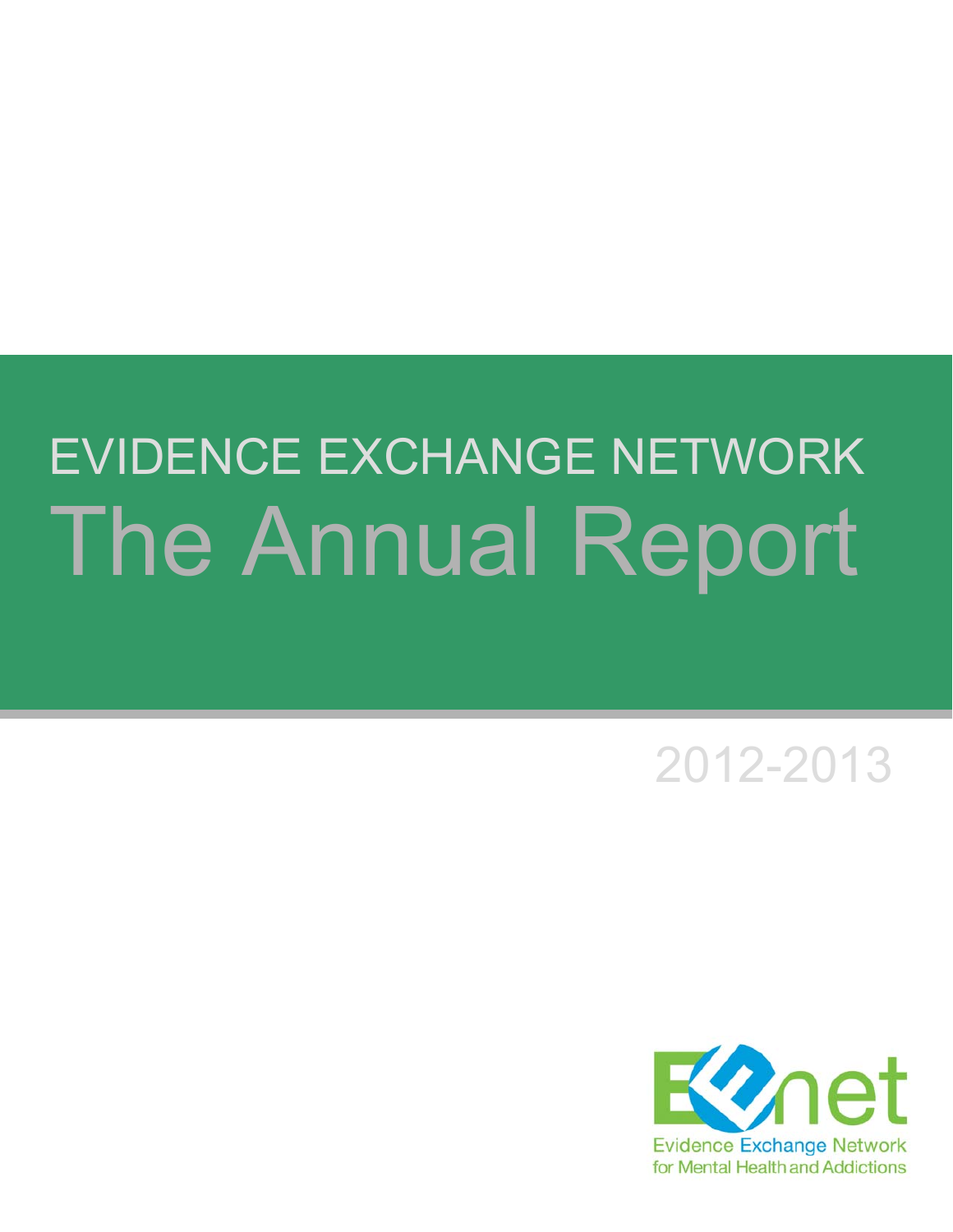Evidence Exchange Network (EENet) is a knowledge exchange network that aims to make Ontario's mental health and addictions system more evidenceinformed.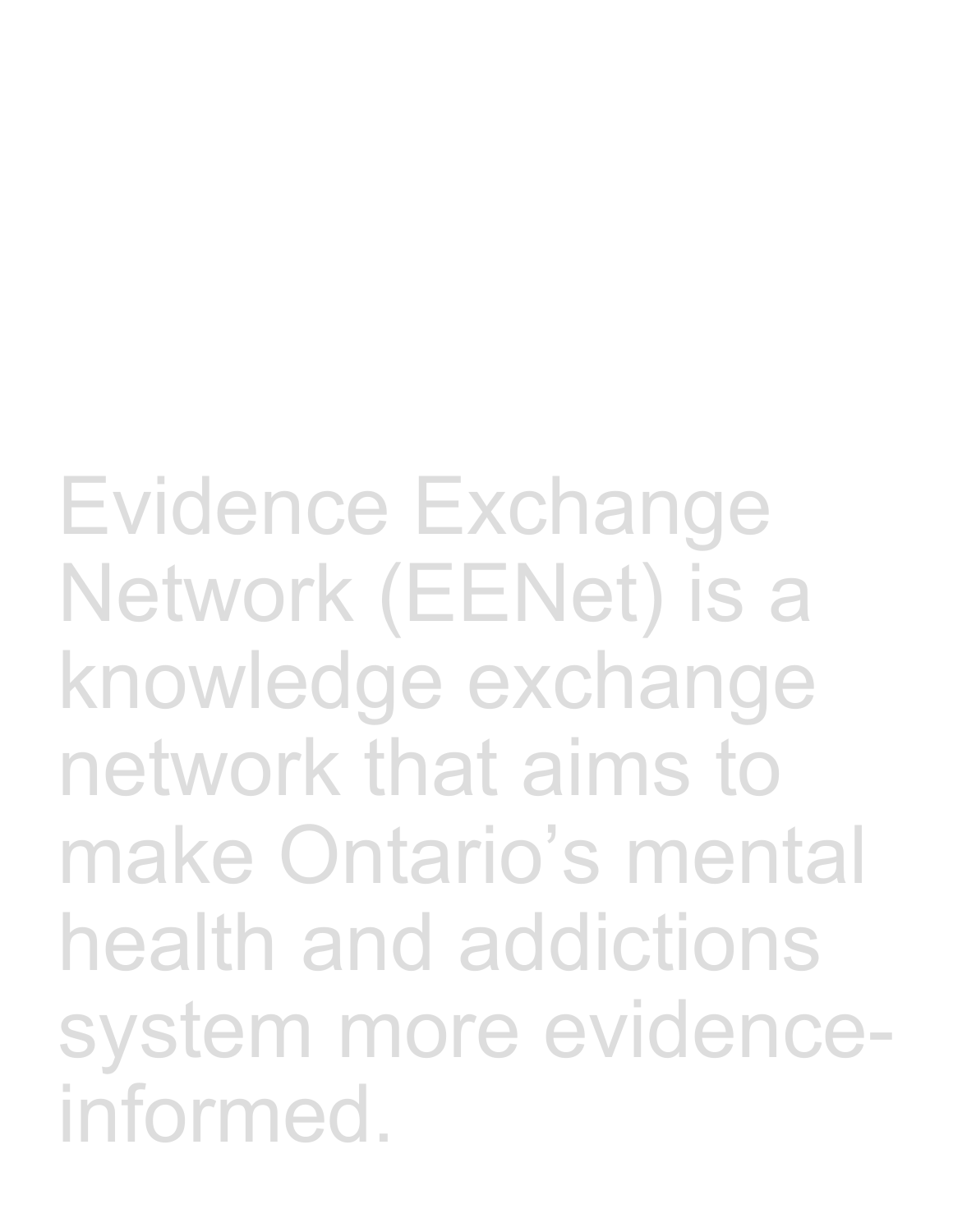### LOOKING BACK LOOKING BACK



#### IT IS WITH GREAT PLEASURE

that I introduce our inaugural EENet Annual Report, which offers an overview of network activities for the fiscal year April 2012-March 2013.

The network has come a long way in a short time. Once called the Ontario Mental Health and Addictions Knowledge Exchange Network – or "OMHAKEN" – the network began the process of rebranding itself in 2011. This meant a new name, a new logo, a new website—and a few new faces.

Back then, we were starting to support knowledge exchange (KE) for 10 Ontario Systems Projects, funded, like EENet, by the DTFP; but we were also still in the process of redefining ourselves as well. We began the April 2012-March 2013 fiscal year with an expanded team that included knowledge brokers in Toronto, regional KE leads across the province, a new communications associate, a sense of renewed purpose, and a lot of work on our plate.

We are proud of what we have been able to achieve. Beyond our KE work for the Ontario DTFP Systems Projects and SISC, we supported 14 Communities of Interest – forums for knowledge exchange and collaborative knowledge creation, on topics related to mental health and addictions – and also enhanced the capacity of organizations to access evidence. We created over 100 knowledge products, made available through our engaging new website and through the communications vehicles of our partners. We hosted webinars, attended conferences, brought people together, and bolstered our presence in the province. Our membership list has expanded to include over 1000 mental health and addictions stakeholders in the province. Our Twitter identity has gone from nothing to tweet about to having a healthy following of 400+. Our website continues to draw traffic. Our team lost a few great people—and gained a few more.

Last but not least, we launched EENet Connect to support some of the initiatives under the first three years of *Open Minds, Healthy Minds: Ontario's Comprehensive Mental Health and Addictions Strategy*. Drawing new members on a daily basis, this platform is already generating great discussions and interest. It is poised to be a valuable network resource as we move into the future.

Thanks to everyone who has made this such a positive year. We look forward to continuing to build on our work—and we cannot wait to see where we are in April 2014!

> —HEATHER BULLOCK, Director, Knowledge Exchange, CAMH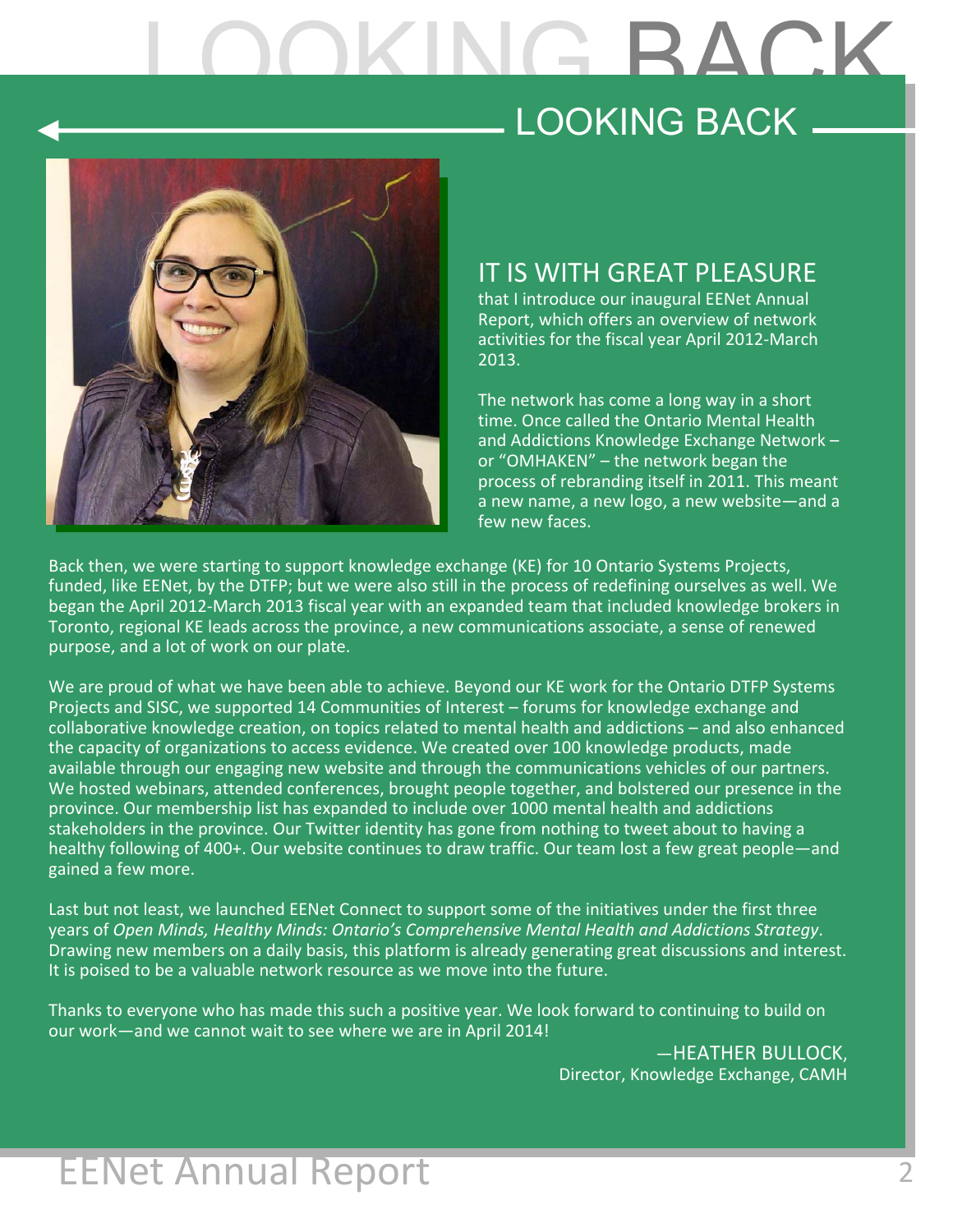# THE FIVE MESSAGES

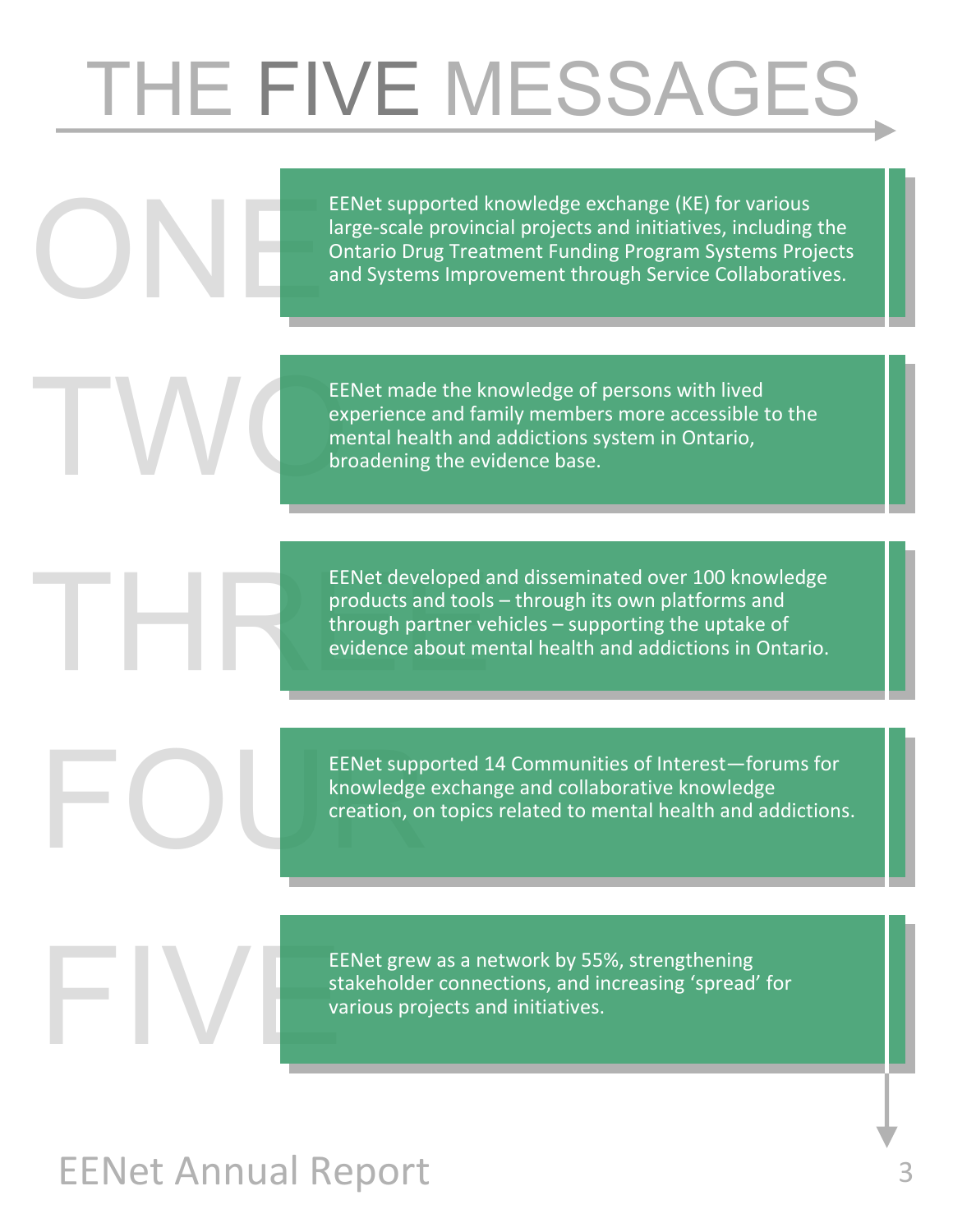### THE PROJECTS

#### **Ontario Drug Treatment Funding Program Systems Projects**

In 2008, Health Canada developed the Drug Treatment Funding Program (DTFP) as part of the Treatment Action Plan under the National Anti-Drug Strategy. The DTFP is a federal contribution program designed to support provinces and territories in their efforts to strengthen evidence-informed substance use treatment systems; and address critical gaps in substance use treatment services, particularly for at-risk youth. Eleven Ontario Systems Projects and seven Service Level Projects were funded in Ontario.



From April 2012 to March 2013, EENet continued to support the knowledge exchange (KE) needs of the eleven Ontario Systems Projects. Among other things, EENet:

•Collaborated to develop a KE plan for each project;

•Facilitated more than a dozen webinars in the DTFP Health Canada Webinar Series, which connected Ontario DTFP stakeholders with stakeholders in other provinces; •Organized and hosted KE events for individual projects and the Ontario Systems Projects as a whole;

- •Through knowledge brokers, provided ongoing KE support for the projects, while also supporting linkage and exchange across projects;
- •Created content for the Ontario Systems Projects website (www.ontariodtfp.ca) and a quarterly e-newsletter;
- •Continued to grow an e-mail list of over 1000 stakeholders;
- •Developed and shared presentations, one-pagers, and other materials;
- •Provided KE seed funds to support end-of-year KE activities;
- •Convened and hosted the Persons with Lived Experience and Family Member Panel; and
- •Produced a video that tells the story of the Ontario DTFP Systems Projects



#### **IMPLEMENTATION** OF EVIDENCE-**INFORMED PRACTICE**

**STRENGTHENING EVALUATION & PERFORMANCE MEASUREMENT** 

**LINKAGE & EXCHANGE**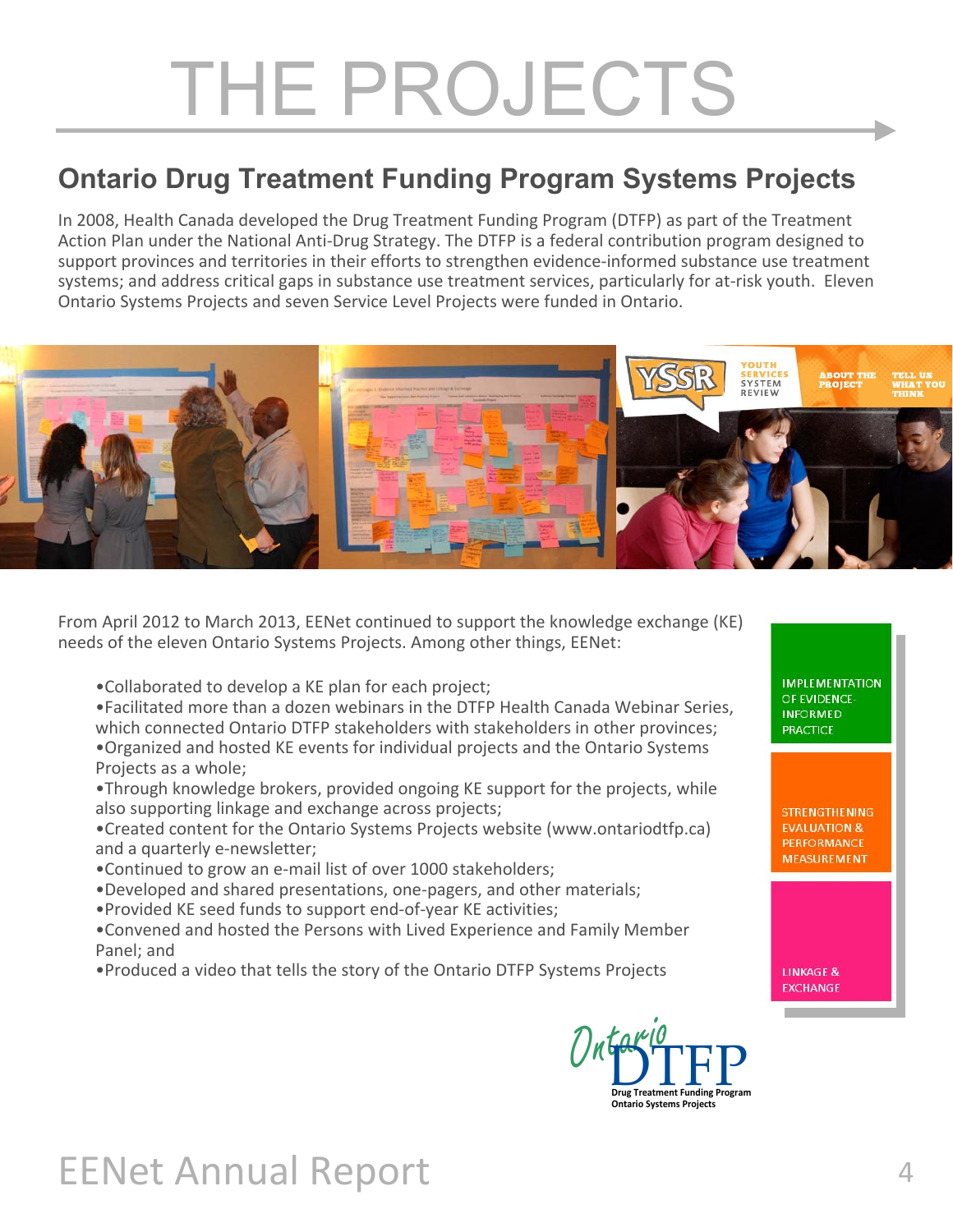### THE PROJECTS

#### **Systems Improvement through Service Collaboratives**

Systems Improvement through Service Collaboratives (SISC) is one initiative encompassed within *Open Minds, Healthy Minds: Ontario's Comprehensive Mental Health and Addictions Strategy*. The goal is to create 18 Service Collaboratives that will improve services for Ontarians experiencing mental health and addictions issues by focusing on transitions: between hospital and community settings; health and justice systems; and youth and adult services. The Centre for Addiction and Mental Health is sponsoring the project, and has established advisory and consultant bodies, as well as panels of experts to oversee the project's implementation.



This year, EENet provided knowledge exchange (KE) support for SISC. In particular, EENet:

- •Developed four evidence briefs;
- •Developed ten evidence-informed intervention summaries;

•Shared evidence specific to the needs and interests of each Service Collaboratives to support their decision-making processes;

- •Collaborated on the development of EENet Connect (www.eenetconnect.ca), an online community that supports SISC; and
- •Shared knowledge about SISC with EENet stakeholders.

EENet's KE leads and communications staff are poised to continue to support SISC work. EENet Connect – an online community where members of Ontario's mental health and addictions system can create profiles, share knowledge, and collaborate more effectively with one another - offers SISC stakeholders a platform throughout the length of the project. www.eenetconnect.ca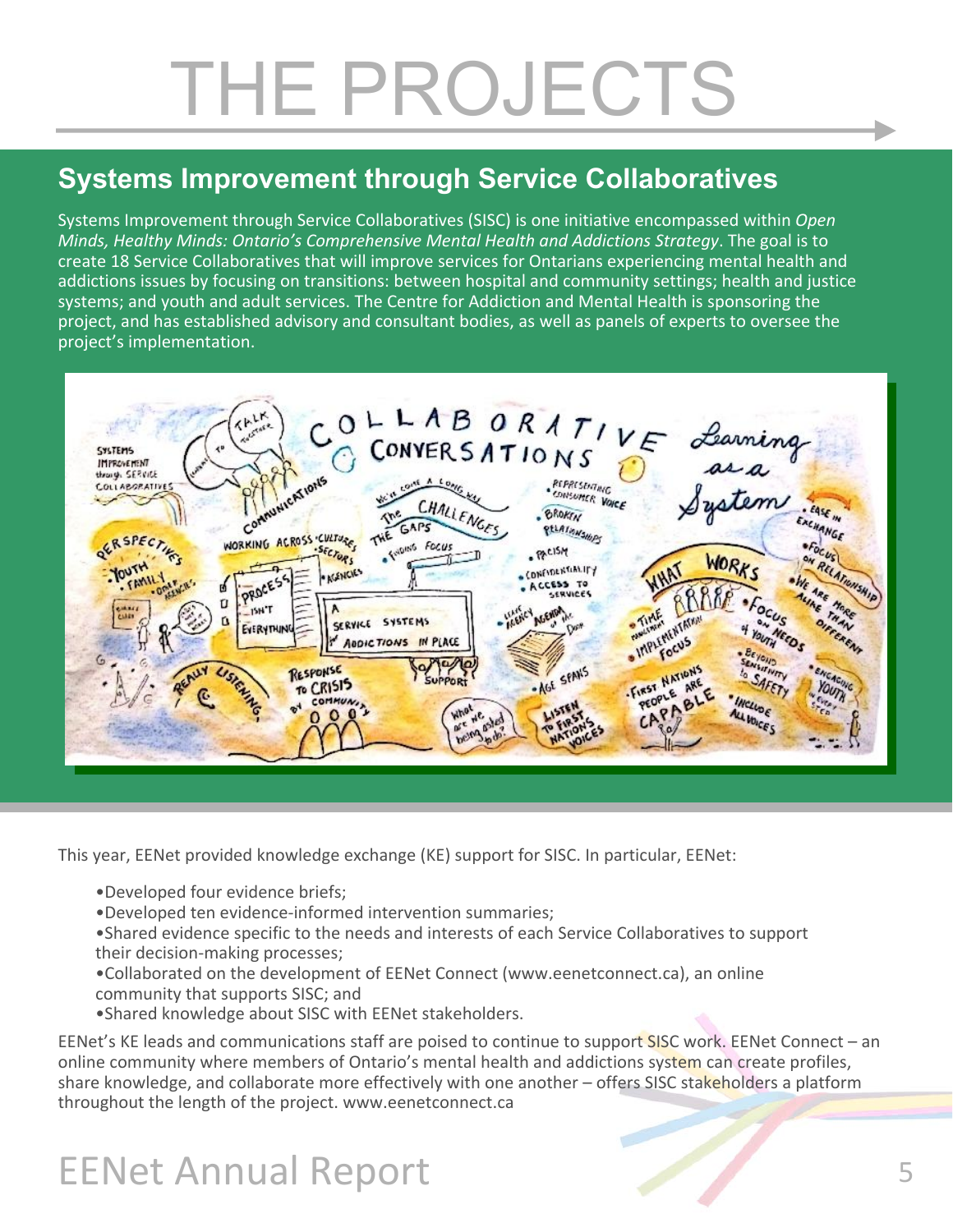### a) Act as a Central Point for Accessing Relevant, Timely, and Appropriate Evidence

55% increase, EENet members

887% increase, Twitter followers

EENet maintained a strong web presence through various websites. EENet continued to develop content for the Ontario DTFP Systems Projects website (www.ontariodtfp.ca), which was launched in 2011. The network also launched its own website (www.eenet.ca) in July, which has served to unify and enhance the network's previously diffuse web presence. Between the launch and March 2013, www.eenet.ca drew 7570 unique visitors, while www.ontariodtfp.ca drew 2389 visitors. EENet membership grew 55%, from 669 in April 2012 to 1041 in March 2013. Twitter followers expanded from approximately 45 to 400, an 887% increase.

In February 2013, EENet, in collaboration with the Provincial System Support Program, developed the online community EENet Connect (www.eenetconnect.ca). Systems Improvement through Service Collaboratives was among the first initiatives to take part and, in March, EENet Connect opened private forum spaces for other initiatives under the first three years of *Ontario's Comprehensive Mental Health and Addictions Strategy*. Membership in EENet Connect reached 465 by the end of March.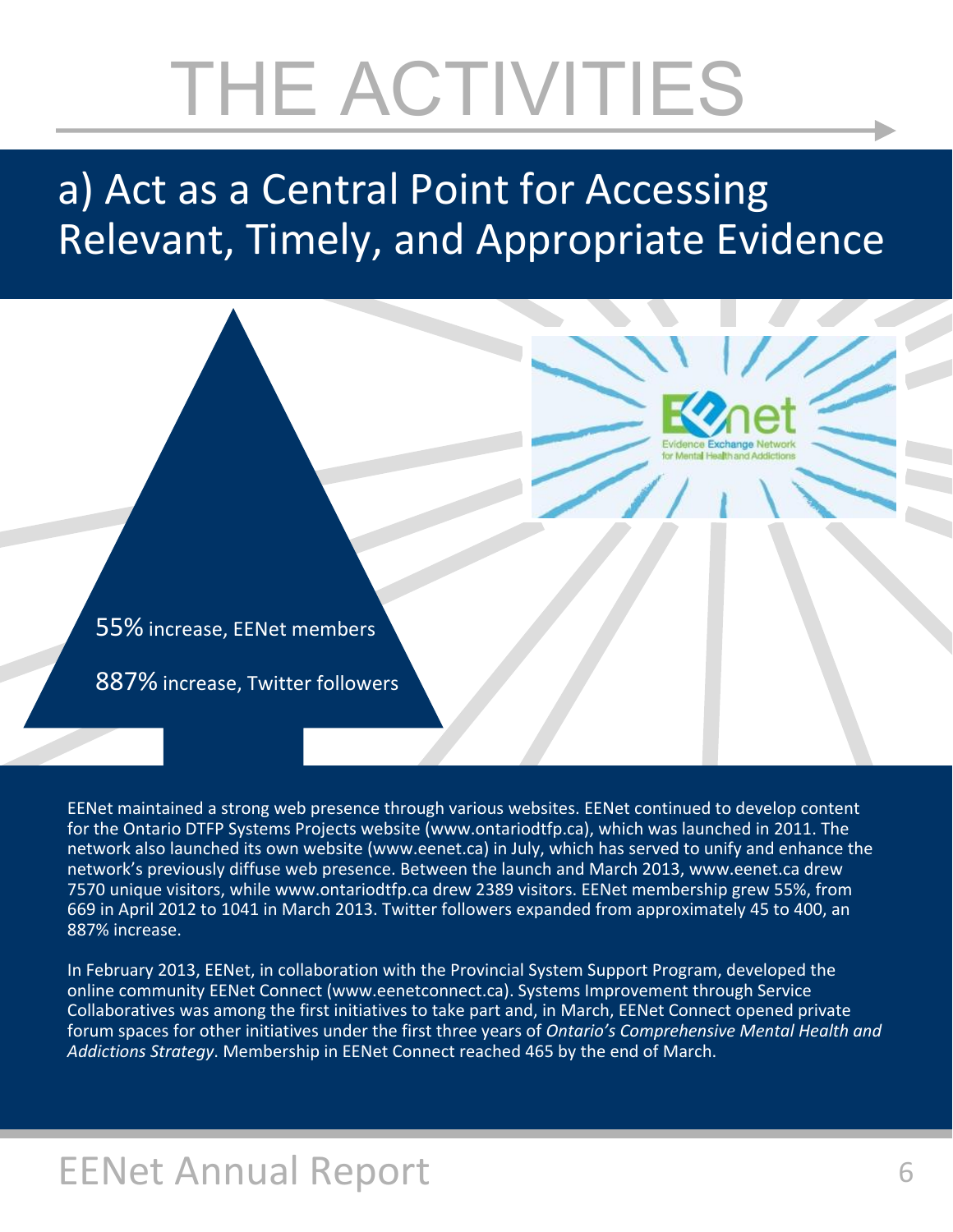### b) Make Timely, High Quality, and Relevant Evidence Available in Useable Formats

T US

### PRODUCTS & TOOLS

EENet created over 100 knowledge products and tools. EENet's products and tools translate findings into clear language and make evidence related to mental health and addictions in the Ontario context more accessible. From April 2012 to March 2013, we produced:

- 1 Evidence in Action
- 15 Meeting of the Minds (webinars)
- 3 Promising Practices
- 44 Research Report Round-ups
- 32 Research Snapshots
- 8 Student Spotlights

These products and tools were shared through www.eenet.ca as well as the communications vehicles of EENet's partners. The network also collaborated with Health Evidence (www.healthevidence.org) at McMaster University to develop a searchable database of quality appraised systematic reviews on substance use. A database on mental health is forthcoming.



### EENet Annual Report

COMI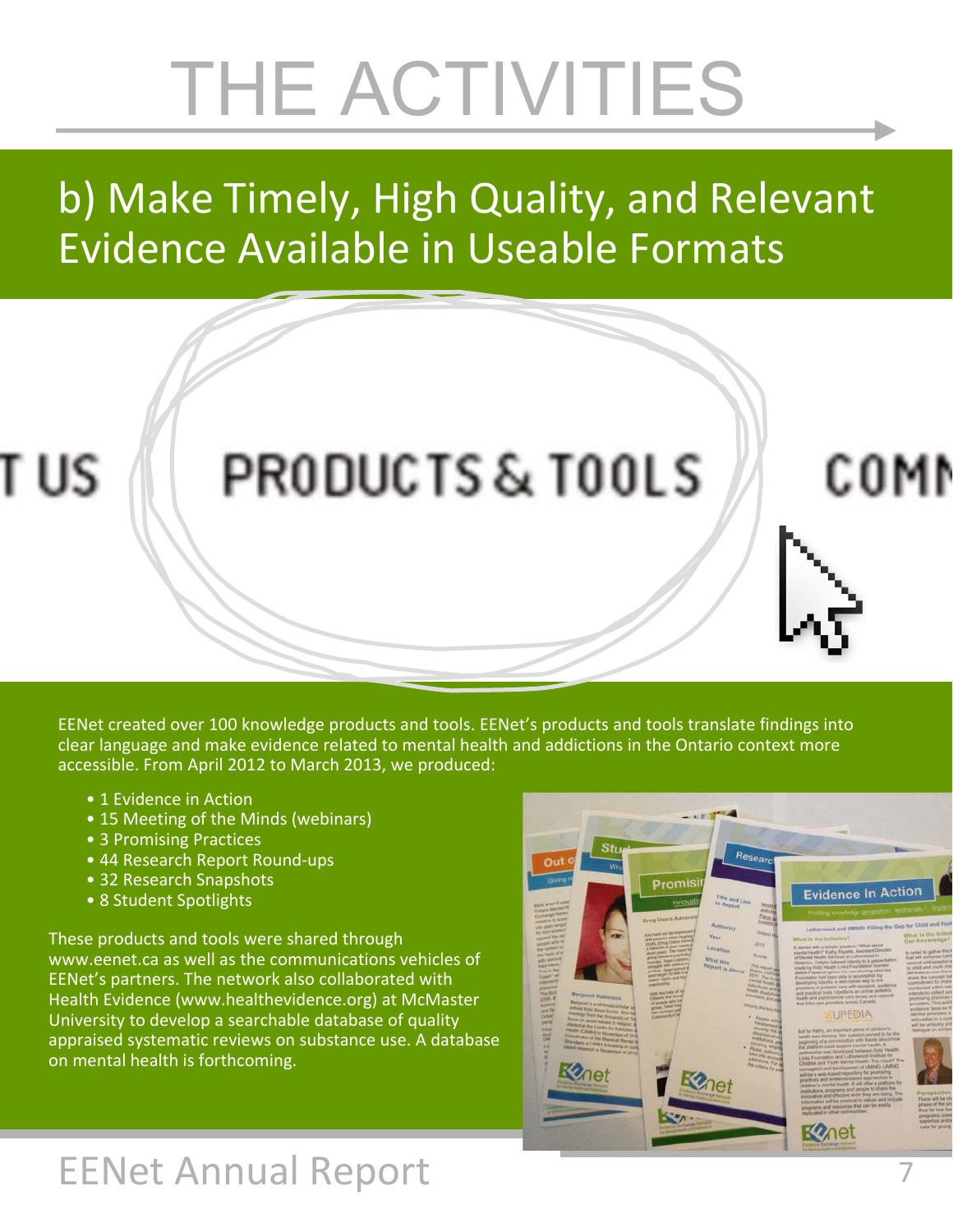### c) Build, Coordinate, Facilitate, & Support New and Existing Networks & Partnerships



EENet launched 14 Communities of Interest (CoI): forums for knowledge exchange (KE) and collaborative knowledge creation, on topics related to mental health and addictions in Ontario (www.eenet.ca/communities-of-interest). Through financial, technical, and human resources, EENet supported the CoIs in their efforts to co-create and share knowledge on topics of interest to the mental health and addictions system. The network helped develop KE plans and user-friendly fact sheets, facilitated the use of the Health Equity Impact Assessment tool, created web content, planned and strategized for KE events, and co-hosted webinars.

Through partnership with the Ontario Federation of Community Mental Health and Addiction Programs and Addictions Ontario, EENet also co-piloted the CHSRF tool "Is Research Working For You?" with seven community mental health and addiction agencies in Ontario. The initiative helped these organizations build sector capacity for the uptake of evidence (such as findings from the Ontario Systems Projects) and evidence-informed decision-making.

EENet's facilitation of KE for the Ontario DTFP Systems Projects provides another example of how the network supported new and existing partnerships. See the previous section "THREE: PROJECTS" for more information. EENet's collaboration with Health Evidence (on previous page) provides yet another example.

More generally, EENet continued its relationship with long-standing partners. It co-hosted webinars with the Canadian Centre on Substance Abuse and the Hospital for Sick Children; contributed content to Mental Health Notes, the biweekly newsletter of CMHA Ontario; profiled the work of partners, including CAMH and the Ontario Peer Development Initiative; cross-promoted the Research Snapshots of partners like Research Impact and Ontario Education Research Exchange; and retweeted the tweets of its partners.

Finally, by convening a Steering Committee and the Persons with Lived Experience and Family Member Panel, EENet brought together expertise and perspectives from across Ontario's mental health and addictions system.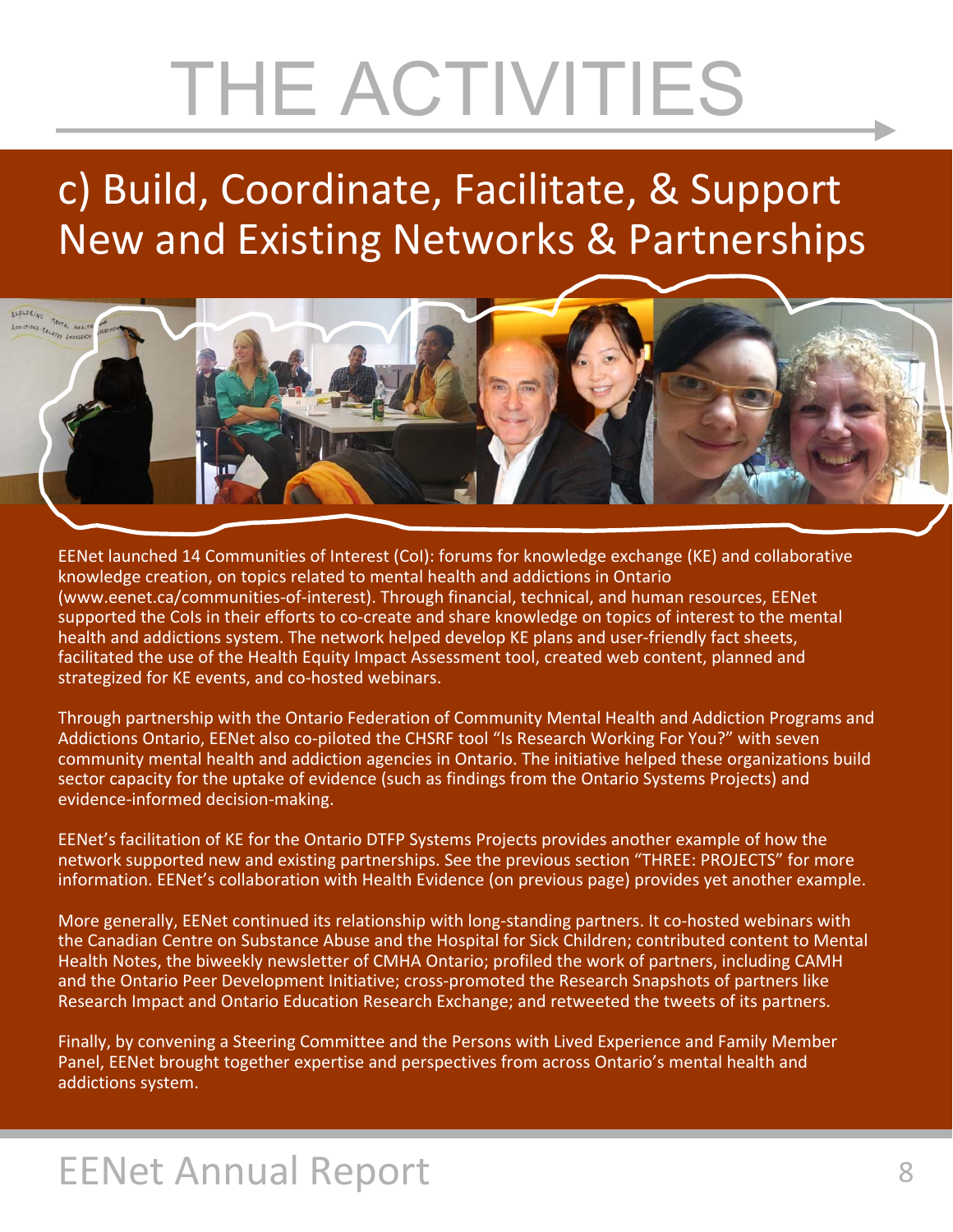### d) Contribute to the Broader Field of KE Using Traditional & Innovative Mechanisms

In the previous fiscal year, EENet developed an animated video to explain the concept of knowledge exchange (KE) and to offer a quick, engaging overview of the network. In 2012-2013, EENet developed a video to profile the story of the Ontario DTFP System Projects. The videos are available on YouTube, Vimeo, and other platforms.

### e) Enhance EENet Governance and Organizational Processes



EENet made available numerous professional development opportunities for its staff members including team sessions on using the Health Equity Impact Assessment tool, clear language communications, and work planning. An ongoing, monthly KE Journal Club enables staff members of EENet to discuss the latest KE literature and to build KE capacity.

EENet also convened and drew on the expertise of two bodies: the EENet Steering Committee and the Persons with Lived Experience and Family Members Advisory Panel. Both provided the network with invaluable advice, evidence, and guidance.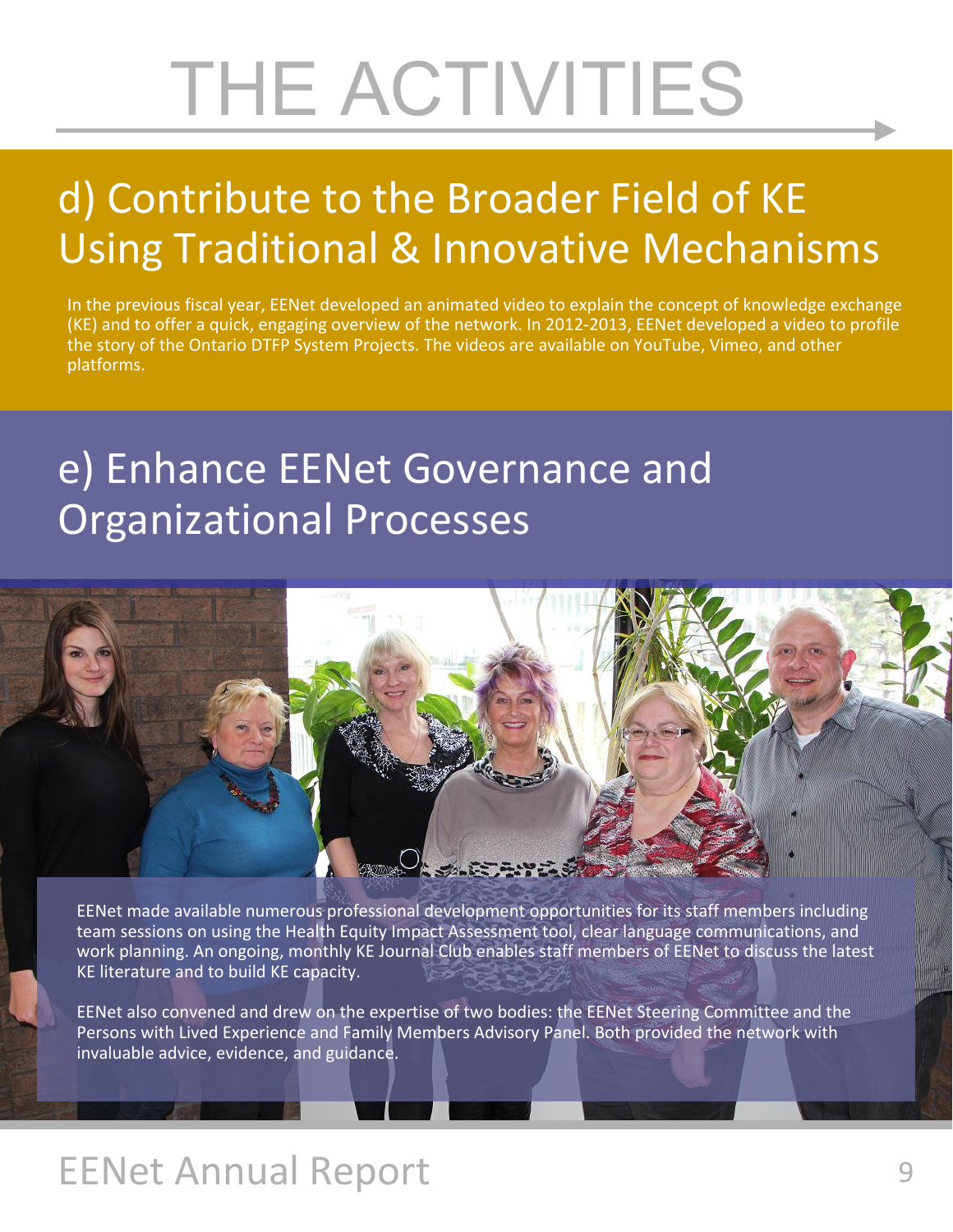### f) Increase the Profile of EENet

EENet enhanced its profile "offline" by attending various events and conferences throughout the year. EENet representatives made presentations, manned exhibit booths, answered questions, distributed promotional materials, and engaged new network stakeholders.

See below for a list of events and conferences.

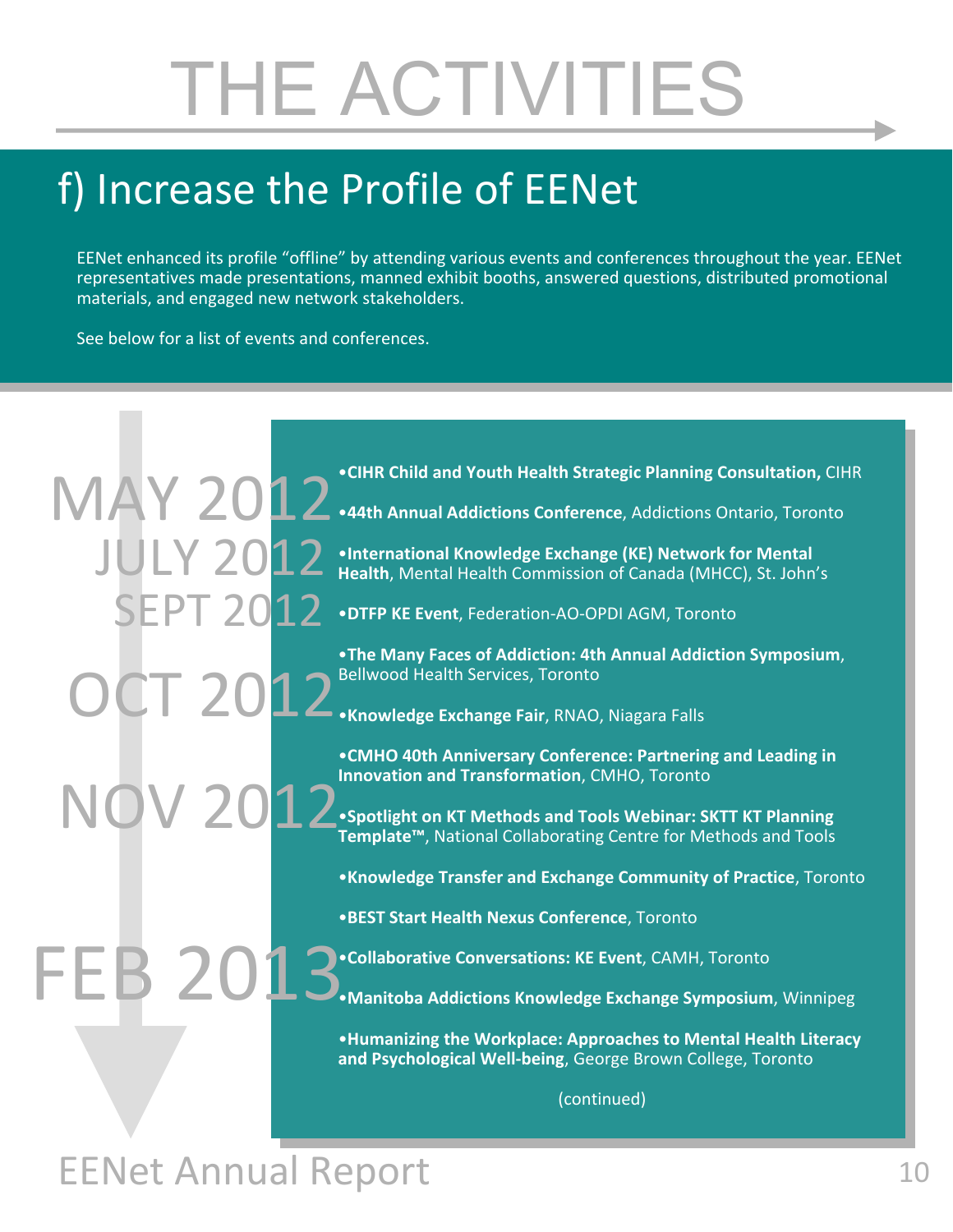

•**Symposium on Peer Support in Addictions and Mental Health**, Addictions Ontario, the Ontario Federation of Community Mental Health and Addictions Programs, the Self Help Alliance, and EENet, **Toronto** 

•**Integrated KE in Substance Abuse and Mental Health**, EENet, CCSA, and MHCC, Toronto

•**CIHR Café Scientifique: Time To Talk About Teen Mental Health**, CAMH and EENet, Toronto

- •**DTFP KE Event**, Toronto
- •**The Specialized Geriatric Addictions KE Forum**, Toronto

•**Think Tank on Mental Health & AddictionsͲRelated Emergency Department Use by Racialized Populations in Ontario**, Toronto

### EENet Annual Report 11

MAR

2013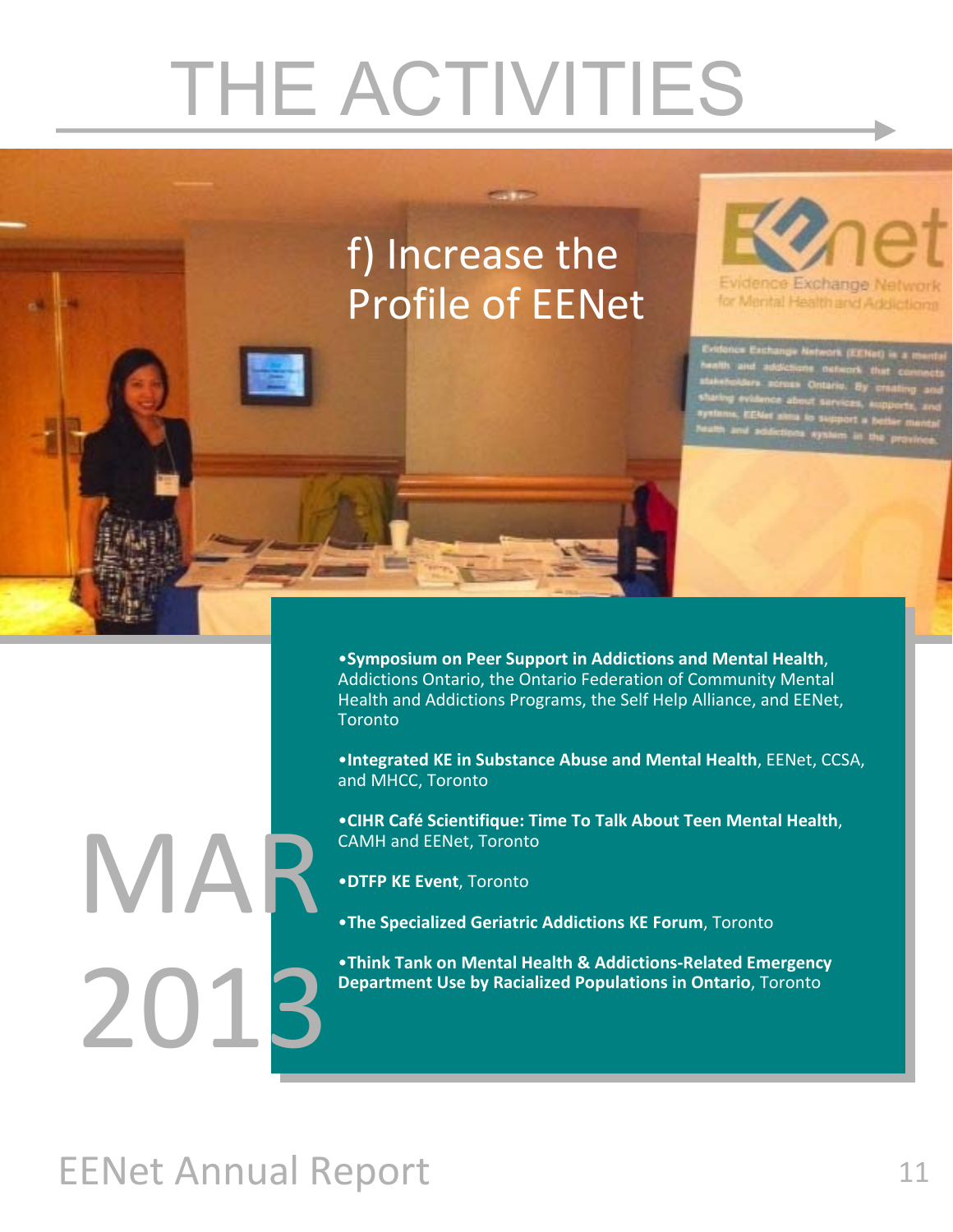### OKING FORV

#### CONCLUSIONS AND LOOKING FORWARD

From April 2012 to March 2013, EENet supported knowledge exchange for various projects, initiatives, and stakeholders, including the Ontario Systems Projects and Systems Improvement through Service Collaboratives. EENet supported broadening the evidence base from which some of these projects drew—but also helped enhance the capacity for evidence-informed decision-making in the mental health and addictions system. In other words, EENet did not just disseminate evidence; it helped inform projects with evidence while also supporting organizations in their use of evidence.

EENet also grew as a network, increasing 'spread' for various projects, initiatives, and stakeholders. The network developed and disseminated over 100 knowledge products and tools – through its own platforms and through partner vehicles – making evidence about mental health and addictions in Ontario more accessible.

Although EENet was busy with many activities this past year, the network also made sure to evaluate the impact of these activities. The Evaluation Centre for Complex Health Interventions looked at EENet, among other Ontario DTFP Systems Projects, and found "significant excitement in the system around what EENet is doing." The evaluation also noted that "EENet represents a unique project that has the potential to act as a KE platform for the DTFP projects as well as make broader connections within the addictions field." Five key questions were identified:

•**HOW** will EENet be able to establish more multi-directional communication in future activities?

•**WHAT** kind of impact does EENet expect to have on evidence uptake and evidence use in EENet members?

**•IS IT POSSIBLE** to develop a more systematic way of responding to evidence demands in the addiction treatment system through EENet?

•**HOW** can EENet engage most effectively with organizations that also have KE functions in the addiction treatment field to create synergy and avoid role redundancy? Who are the organizations that EENet needs to develop stronger connections with?

**• WHAT** are the key connections in the network through which most of the influence will be expected to happen?

These questions will help guide EENet as it moves into the next phase of its life as a knowledge exchange network aiming to make Ontario's mental health and addictions system more evidenceinformed. It has been an exciting journey so far. We're looking forward to the future.

# KING FORWARD